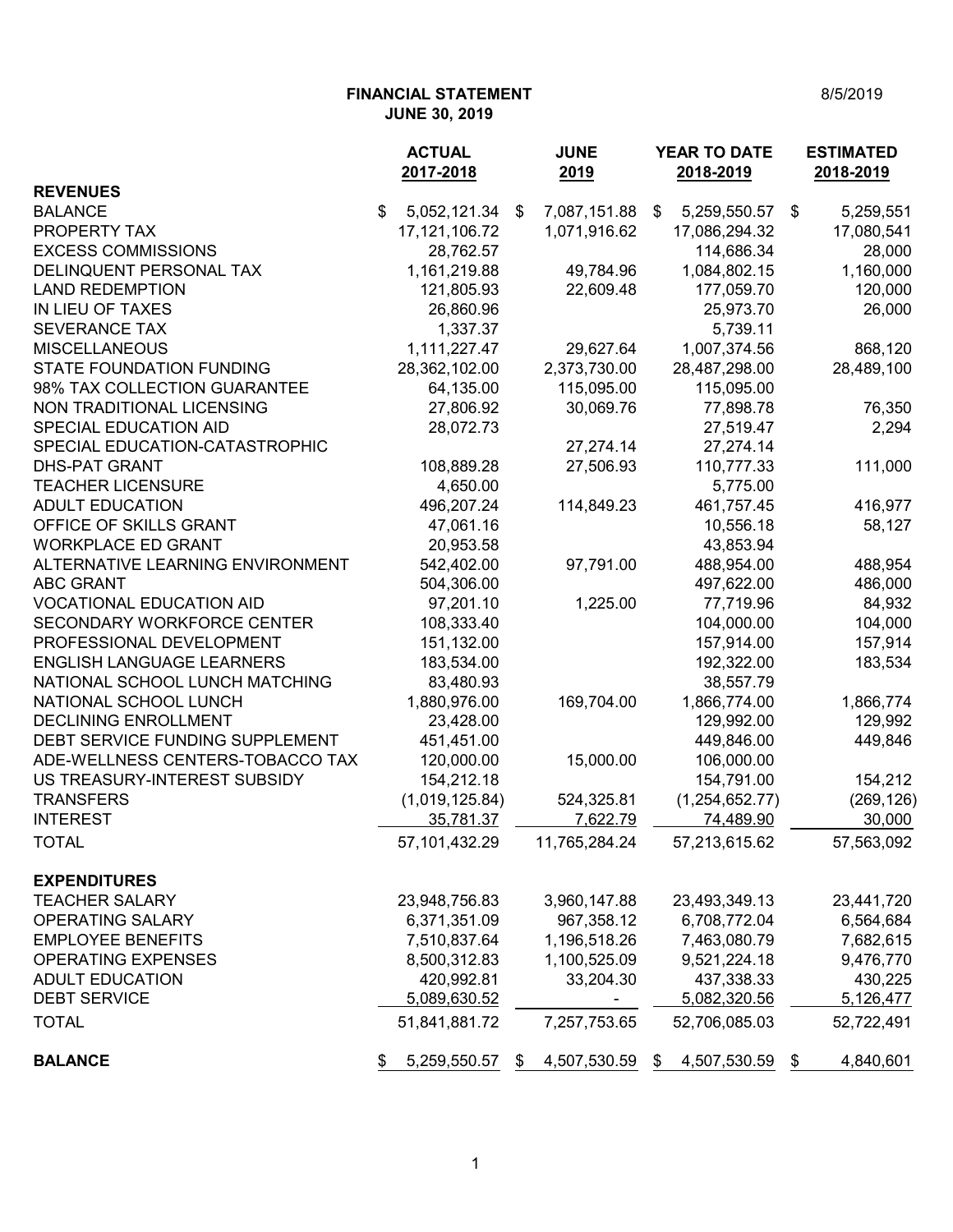|                                             | <b>ACTUAL</b><br>2017-2018<br><b>BUILDING FUND</b> | <b>JUNE</b><br>2019                       | <b>YEAR TO DATE</b><br>2018-2019 | <b>ESTIMATED</b><br>2018-2019 |  |
|---------------------------------------------|----------------------------------------------------|-------------------------------------------|----------------------------------|-------------------------------|--|
| <b>REVENUES</b>                             |                                                    |                                           |                                  |                               |  |
| <b>BALANCE</b><br><b>GOOD FAITH DEPOSIT</b> | 13,406,862.49<br>\$.                               | $\boldsymbol{\mathsf{s}}$<br>6,633,376.34 | 11,493,672.12<br>\$              | 11,493,672<br>\$              |  |
| <b>ACADEMIC FACILITIES PARTNERSHIP</b>      |                                                    |                                           | 2,409,789.09                     | 3,000,000                     |  |
| <b>DEBT SAVINGS TRANSFER</b>                |                                                    |                                           |                                  |                               |  |
| NET REMAINING REFUNDING BONDS               |                                                    |                                           |                                  |                               |  |
| <b>INTEREST</b>                             | 34,840.44                                          | 8,976.03                                  | 93,275.78                        | 25,000                        |  |
| DONATIONS-TURF/SCOREBOARD                   |                                                    | 7,500.00                                  | 32,500.00                        |                               |  |
| <b>REFUND PRIOR YEAR EXPENDITURES</b>       | 300.83                                             |                                           |                                  |                               |  |
| TRANSFER-OPERATING<br><b>TRANSFERS-TURF</b> | 750,000.00                                         | (500,000.00)                              | 1,000,000.00                     |                               |  |
| <b>TOTAL</b>                                | 27,250.00                                          |                                           | 22,500.00                        | 30,000                        |  |
|                                             | 14,219,253.76                                      | 6,149,852.37                              | 15,051,736.99                    | 14,548,672                    |  |
| <b>EXPENDITURES</b>                         |                                                    |                                           |                                  |                               |  |
| <b>LAND</b>                                 | 617,723.11                                         |                                           | 992,078.39                       |                               |  |
| <b>PURCHASED SERVICES</b>                   | 714,906.99                                         | 113,364.46                                | 784,691.76                       | 218,000                       |  |
| <b>EQUIPMENT &amp; FURNITURE</b>            | 53,470.06                                          | 91,813.25                                 | 173,926.72                       | 192,800                       |  |
| <b>BUILDINGS-REMODELING</b>                 |                                                    |                                           | 7,823.00                         |                               |  |
| <b>BUILDINGS-NEW &amp; ADDITIONS</b>        |                                                    | 913,758.18                                | 7,227,103.03                     | 6,950,000                     |  |
| <b>RENTAL-EQUIPMENT &amp; VEHICLES</b>      | 17,342.96                                          |                                           |                                  |                               |  |
| <b>FEES</b><br><b>SUPPLIES</b>              | 390.00<br>14,884.99                                | 9,156.39                                  | 60,873.66                        | 150,000                       |  |
| <b>IMPROVEMENTS</b>                         | 1,306,863.53                                       | 229,385.00                                | 1,012,865.34                     | 445,000                       |  |
| <b>TOTAL</b>                                | 2,725,581.64                                       | 1,357,477.28                              | 10,259,361.90                    | 7,955,800                     |  |
|                                             |                                                    |                                           |                                  |                               |  |
| <b>BALANCE</b>                              | 11,493,672.12                                      | 4,792,375.09                              | 4,792,375.09                     | 6,592,872.00                  |  |
|                                             |                                                    |                                           |                                  |                               |  |
| <b>BALANCE</b>                              | 2,307,240.00                                       | 3,023,774.46                              | 2,660,530.00                     | 2,660,530.00                  |  |
| <b>INTEREST</b>                             | 44,164.16                                          | (20, 268.76)                              | 63,997.12                        | 44,164.00                     |  |
| <b>TRANSFERS</b>                            | 309,125.84                                         |                                           | 278,978.58                       | 309,126                       |  |
| SINKING FUND PAYMENTS                       |                                                    |                                           |                                  |                               |  |

**BALANCE** 2,660,530.00 3,003,505.70 3,003,505.70 3,013,820 **TOTAL BUILDING FUND** \$ 14,154,202.12 \$ 7,795,880.79 \$ 7,795,880.79 \$ 9,606,692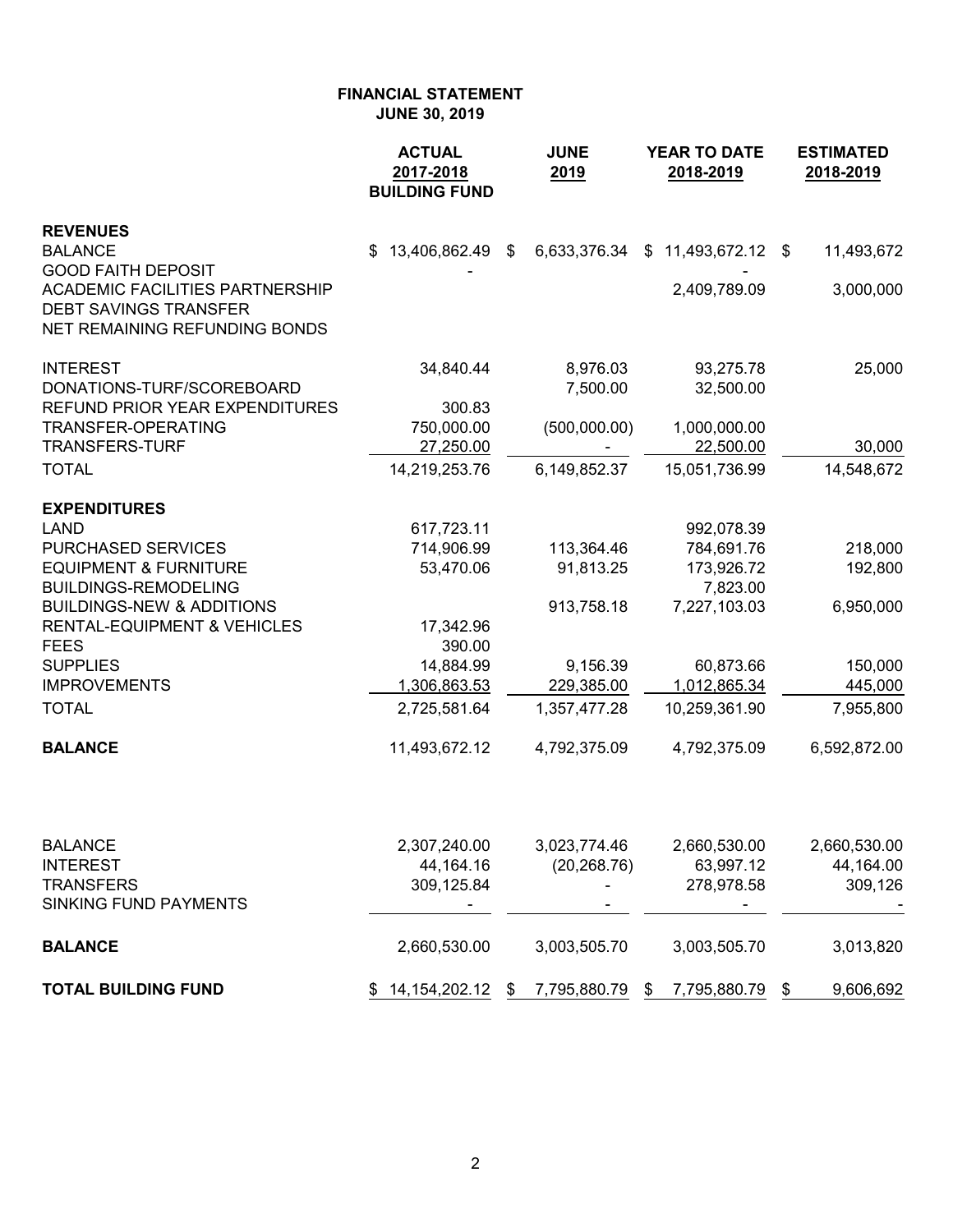## **ACTUAL JUNE YEAR TO DATE 2017-2018 2019 2018-2019**

### **BUILDING FUND-ADULT EDUCATION**

| <b>TOTAL</b>                                                               | 4,659.41           |          |      | 2,171.90 |
|----------------------------------------------------------------------------|--------------------|----------|------|----------|
| <b>EQUIPMENT</b>                                                           |                    |          |      | 1,682.36 |
| <b>SUPPLIES</b>                                                            | 4,509.41           |          |      | 489.54   |
| <b>LAND &amp; IMPROVEMENTS</b><br><b>BUILDINGS-NEW &amp; ADDITIONS</b>     |                    |          |      |          |
| <b>PURCHASED SERVICES</b>                                                  | 150.00             |          |      |          |
| ARCHITECT & ENGINEERS                                                      |                    |          |      |          |
| <b>EXPENDITURES</b>                                                        |                    |          |      |          |
| <b>TOTAL</b>                                                               | 11,820.41          | 4,989.10 |      | 7,161.00 |
| <b>GENERAL IMPROVEMENT PAYMENT</b><br><b>REFUND PRIOR YEAR EXPENDITURE</b> |                    |          |      |          |
| <b>REVENUES</b><br><b>BALANCE</b>                                          | \$<br>11,820.41 \$ | 4,989.10 | - \$ | 7,161.00 |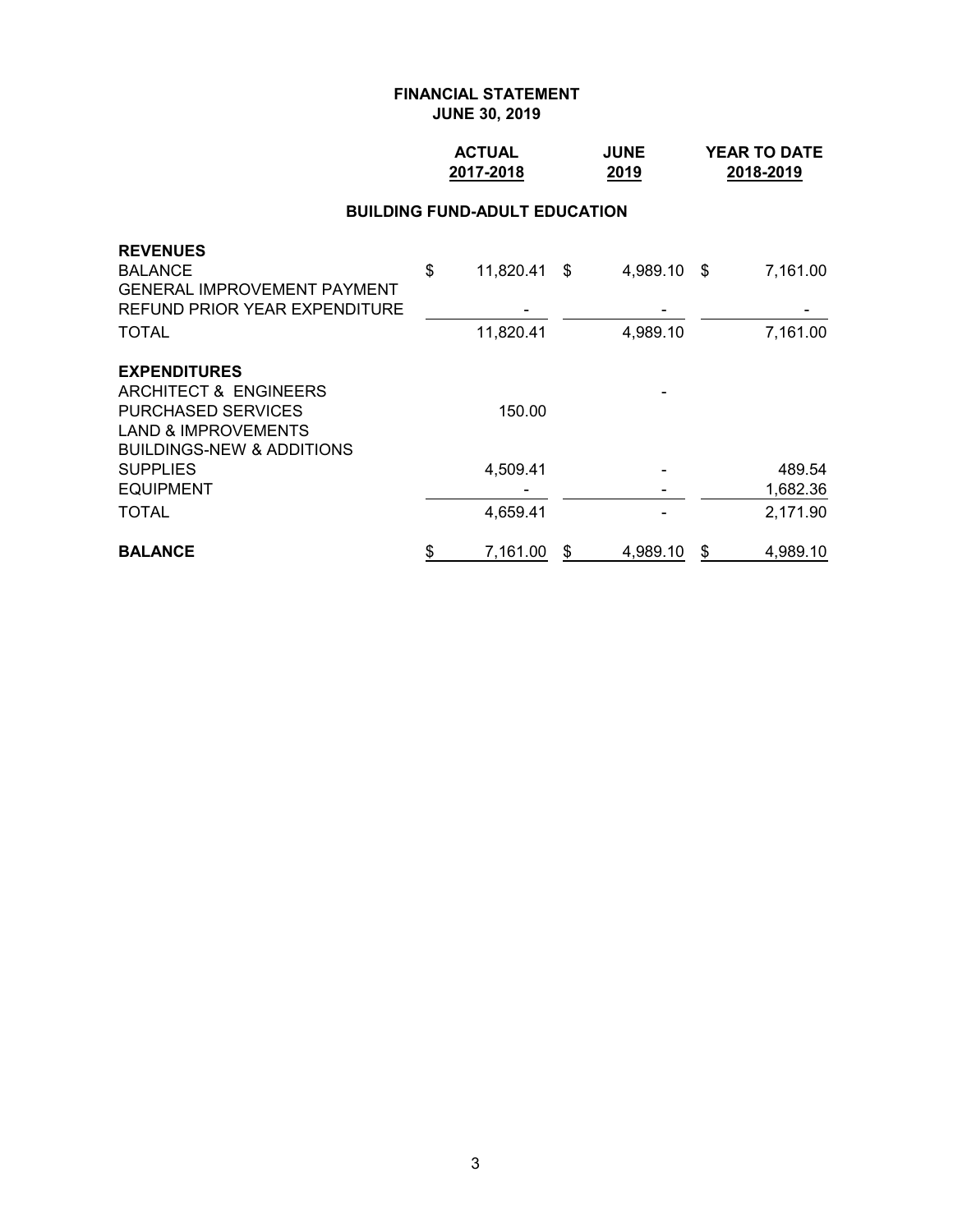|                                               | <b>ACTUAL</b><br>2017-2018 |                         | <b>JUNE</b><br>2019 | YEAR TO DATE<br>2018-2019 |              |    | <b>ESTIMATED</b><br>2018-2019 |
|-----------------------------------------------|----------------------------|-------------------------|---------------------|---------------------------|--------------|----|-------------------------------|
|                                               |                            | <b>FEDERAL PROGRAMS</b> |                     |                           |              |    |                               |
| <b>REVENUES</b>                               |                            |                         |                     |                           |              |    |                               |
| <b>BALANCE</b>                                | $\boldsymbol{\mathsf{S}}$  | 78,420.01               | \$<br>1,229.71      | \$                        | 212,872.68   | \$ | 212,873                       |
| TITLE I, ESEA                                 |                            | 1,593,416.19            | 139,664.07          |                           | 1,433,494.60 |    | 1,569,142                     |
| ARKANSAS MEDICAID PROGRAM                     |                            | 86,363.76               | 4,922.24            |                           | 101,575.92   |    | 11,842                        |
| TITLE VI-B, ESEA                              |                            | 1,233,105.04            | 249,962.87          |                           | 1,205,289.23 |    | 1,293,164                     |
| EARLY CHILDHOOD HANDICAPPED                   |                            | 8,435.82                |                     |                           |              |    |                               |
| <b>ARMAC</b>                                  |                            | 142,662.81              | 34,749.80           |                           | 217,267.31   |    | 57,657                        |
| <b>CHAPTER 1, MIGRANT</b>                     |                            | 155,623.77              | 59,178.61           |                           | 163,667.95   |    | 167,410                       |
| <b>TITLE IIA</b>                              |                            | 201,915.27              |                     |                           | 219,852.00   |    | 212,694                       |
| <b>TITLE III</b>                              |                            | 42,881.94               | 11,205.13           |                           | 71,350.51    |    | 86,192                        |
| <b>TITLE IV</b>                               |                            | 34,648.17               | 46,972.61           |                           | 94,231.75    |    | 105,288                       |
| ROTC REIMBURSEMENT                            |                            | 52,150.86               | 1,966.04            |                           | 12,771.81    |    | 41,948                        |
| DHS-CHILD CARE & DEVELOPMENT                  |                            |                         |                     |                           |              |    |                               |
| <b>ADULT ED</b>                               |                            | 106,193.63              | 36,713.49           |                           | 106,193.63   |    | 106,194                       |
| <b>TOTAL</b>                                  |                            | 3,735,817.27            | 586,564.57          |                           | 3,838,567.39 |    | 3,864,403                     |
| <b>EXPENDITURES</b>                           |                            |                         |                     |                           |              |    |                               |
| <b>TITLE I</b>                                |                            | 1,717,276.52            | 112,848.68          |                           | 1,799,272.71 |    | 1,894,539                     |
| ARKANSAS MEDICAID PROGRAM                     |                            | 56,530.25               | 18,456.09           |                           | 120,644.64   |    | 80,000                        |
| <b>ARMAC</b>                                  |                            | 151,106.72              | 32,475.55           |                           | 107,213.98   |    | 89,000                        |
| TITLE VI-B PASSTHRU                           |                            | 1,233,105.04            | 157,799.15          |                           | 1,205,289.23 |    | 1,293,164                     |
| EARLY CHILDHOOD HANDICAPPD                    |                            | 8,435.82                |                     |                           |              |    |                               |
| <b>CHAPTER 1, MIGRANT</b><br><b>TITLE IIA</b> |                            | 155,623.77              | 47,721.30           |                           | 163,667.95   |    | 167,410                       |
| <b>ROTC</b>                                   |                            | 52,150.86               | (9,881.62)          |                           | 12,771.81    |    | 41,948                        |
| <b>ADULT EDUCATION</b>                        |                            | 95,796.73               | 24,657.33           |                           | 106,193.63   |    | 106,194                       |
| <b>TITLE III</b>                              |                            | 42,214.12               | 3,041.84            |                           | 72,018.33    |    | 86,859                        |
| TITLE IV                                      |                            |                         | 8,959.89            |                           | 61,008.75    |    | 105,288                       |
| DHS-CHILD CARE & DEVELOPMENT                  |                            | 307.86                  |                     |                           |              |    |                               |
| <b>VOCATIONAL EDUCATION</b>                   |                            | 10,396.90               |                     |                           |              |    |                               |
| <b>TOTAL</b>                                  |                            | 3,522,944.59            | 396,078.21          |                           | 3,648,081.03 |    | 3,864,403                     |
| <b>BALANCE</b>                                | \$                         | 212,872.68              | \$<br>190,486.36    | \$                        | 190,486.36   | \$ |                               |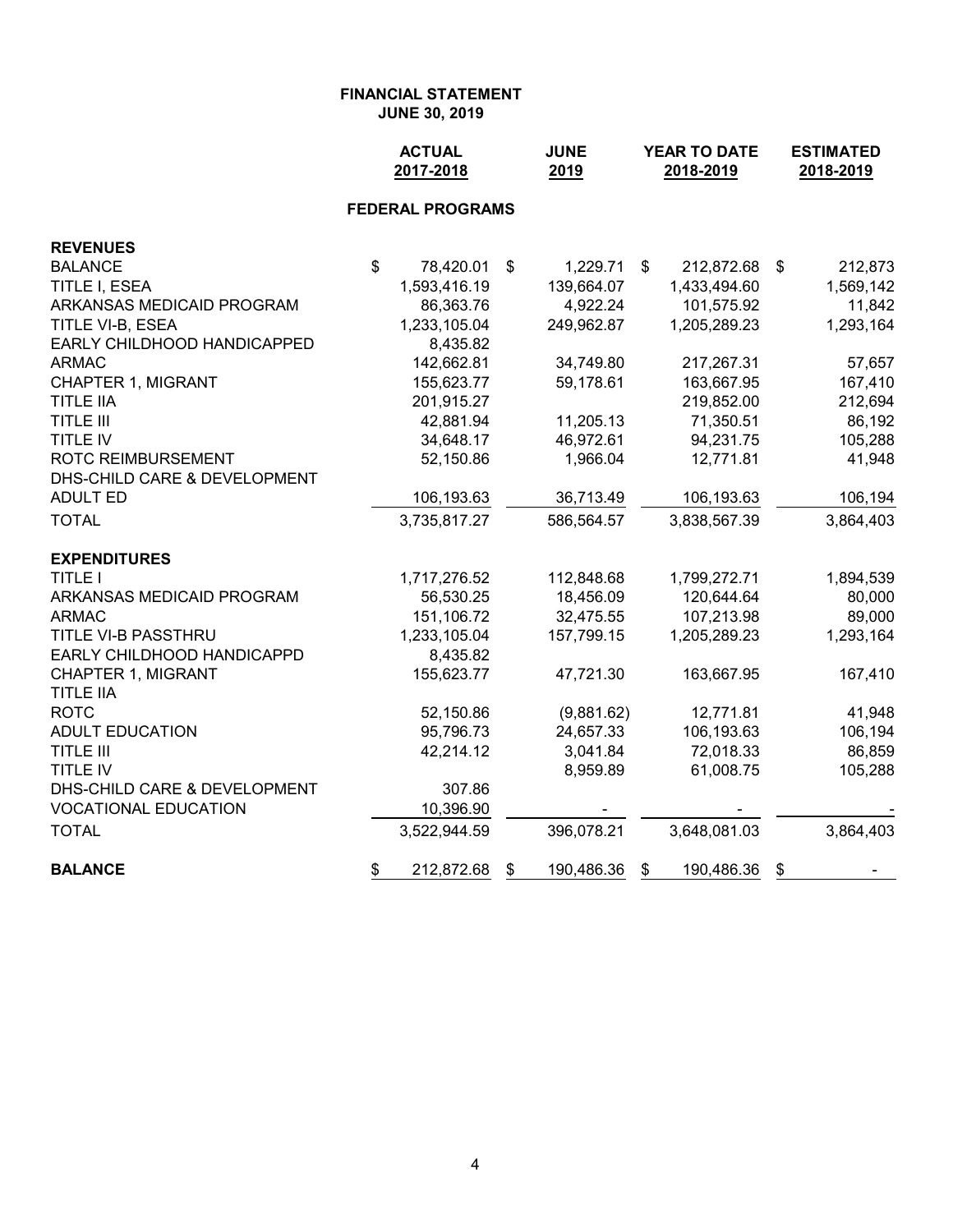|                                    |    | <b>ACTUAL</b><br>2017-2018  |    | <b>JUNE</b><br>2019    |    | YEAR TO DATE<br>2018-2019 | <b>ESTIMATED</b><br>2018-2019 |                 |  |
|------------------------------------|----|-----------------------------|----|------------------------|----|---------------------------|-------------------------------|-----------------|--|
|                                    |    | <b>SCHOOL LUNCH PROGRAM</b> |    |                        |    |                           |                               |                 |  |
| <b>REVENUES</b>                    |    |                             |    |                        |    |                           |                               |                 |  |
| <b>BALANCE</b>                     | \$ | 777,249.11                  | \$ | 1,011,131.40 \$        |    | 840,932.29 \$             |                               | 840,932         |  |
| <b>LUNCH &amp; BREAKFAST SALES</b> |    | 375,828.57                  |    | 1,303.76               |    | 319,386.90                |                               | 277,000         |  |
| <b>REIMBURSEMENT</b>               |    | 2,260,981.21                |    | 411,400.71             |    | 2,193,899.87              |                               | 2,279,713       |  |
| <b>LOANS RECEIVED (REPAID)</b>     |    |                             |    |                        |    |                           |                               |                 |  |
| <b>OTHER INCOME</b>                |    | 130,474.46                  |    | 47,902.03              |    | 127,847.12                |                               | 156,185         |  |
| <b>TOTAL</b>                       |    | 3,544,533.35                |    | 1,471,737.90           |    | 3,482,066.18              |                               | 3,553,830       |  |
| <b>EXPENDITURES</b>                |    |                             |    |                        |    |                           |                               |                 |  |
| <b>SALARIES</b>                    |    | 1,171,102.87                |    | 228,609.19             |    | 1,239,614.90              |                               | 1,247,712       |  |
| <b>BENEFITS</b>                    |    | 327,082.83                  |    | 60,994.13              |    | 348,695.80                |                               | 352,685         |  |
| <b>FOOD PURCHASES</b>              |    | 905,841.49                  |    | 295,594.74             |    | 905,954.92                |                               | 775,563         |  |
| <b>OTHER EXPENSES</b>              |    | 299,573.87                  |    | 29,406.30              |    | 130,667.02                |                               | 261,918         |  |
| <b>TOTAL</b>                       |    | 2,703,601.06                |    | 614,604.36             |    | 2,624,932.64              |                               | 2,637,878       |  |
| <b>BALANCE</b>                     | S  | 840,932.29                  | S  | 857,133.54             | -S | 857,133.54                |                               | 915,952         |  |
| <b>TOTAL BALANCES</b>              |    | \$20,474,718.66             |    | <u>\$13,356,020.38</u> |    | \$13,356,020.38           |                               | \$12,356,586.00 |  |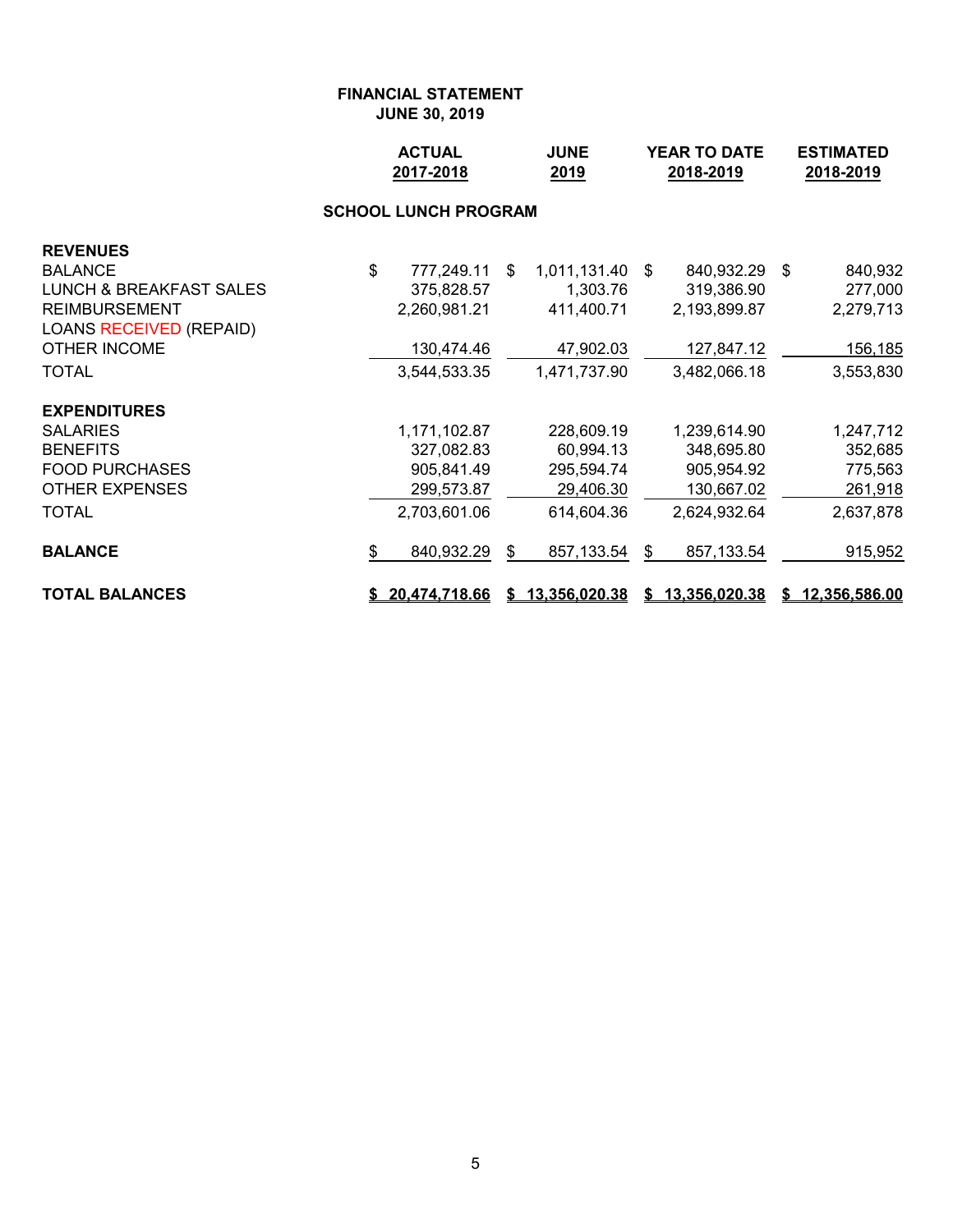| <b>ACTUAL</b> | <b>JUNE</b> | <b>YEAR TO DATE</b> |
|---------------|-------------|---------------------|
| 2017-2018     | 2019        | 2018-2019           |

# **SCHOOL ACTIVITY ACCOUNTS**

| <b>REVENUES</b>                 |                         |    |            |      |              |
|---------------------------------|-------------------------|----|------------|------|--------------|
| <b>BALANCE</b>                  | \$<br>590,225.22        | \$ | 671,310.52 | - \$ | 624,151.40   |
| <b>ADMISSIONS</b>               | 187,561.96              |    | 2,145.00   |      | 188,673.20   |
| <b>SCHOOL SPONSORED SALES</b>   | 143,488.87              |    | 1,076.30   |      | 144,181.02   |
| STUDENT SPONSORED SALES         | 189,497.25              |    | 7,393.65   |      | 225,418.28   |
| OTHER STUDENT ACTIVITIES        | 216,247.03              |    | 19,642.64  |      | 185,516.55   |
| OTHER COMMUNITY SERVICES        | 18,108.66               |    | 1,873.21   |      | 20,807.21    |
| PRIVATE CONTRIBUTIONS           | 186,865.18              |    | (4,672.00) |      | 191,598.20   |
| <b>MISCELLANEOUS</b>            | 52,146.27               |    | 212.00     |      | 19,618.78    |
| TOTAL                           | 1,584,140.44            |    | 698,981.32 |      | 1,599,964.64 |
| <b>EXPENDITURES</b>             |                         |    |            |      |              |
| <b>PURCHASES SERVICES</b>       | 285,045.92              |    | 8,427.71   |      | 252,475.61   |
| <b>SUPPLIES &amp; MATERIALS</b> | 537,819.04              |    | 59,153.09  |      | 623,438.97   |
| <b>FIXED ASSETS</b>             | 58,252.85               |    |            |      | 24,069.09    |
| <b>DUES &amp; FEES</b>          | 78,871.23               |    | 16,994.90  |      | 85,575.35    |
|                                 | 959,989.04              |    | 84,575.70  |      | 985,559.02   |
| <b>BALANCE</b>                  | \$<br><u>624,151.40</u> | S  | 614,405.62 | S    | 614,405.62   |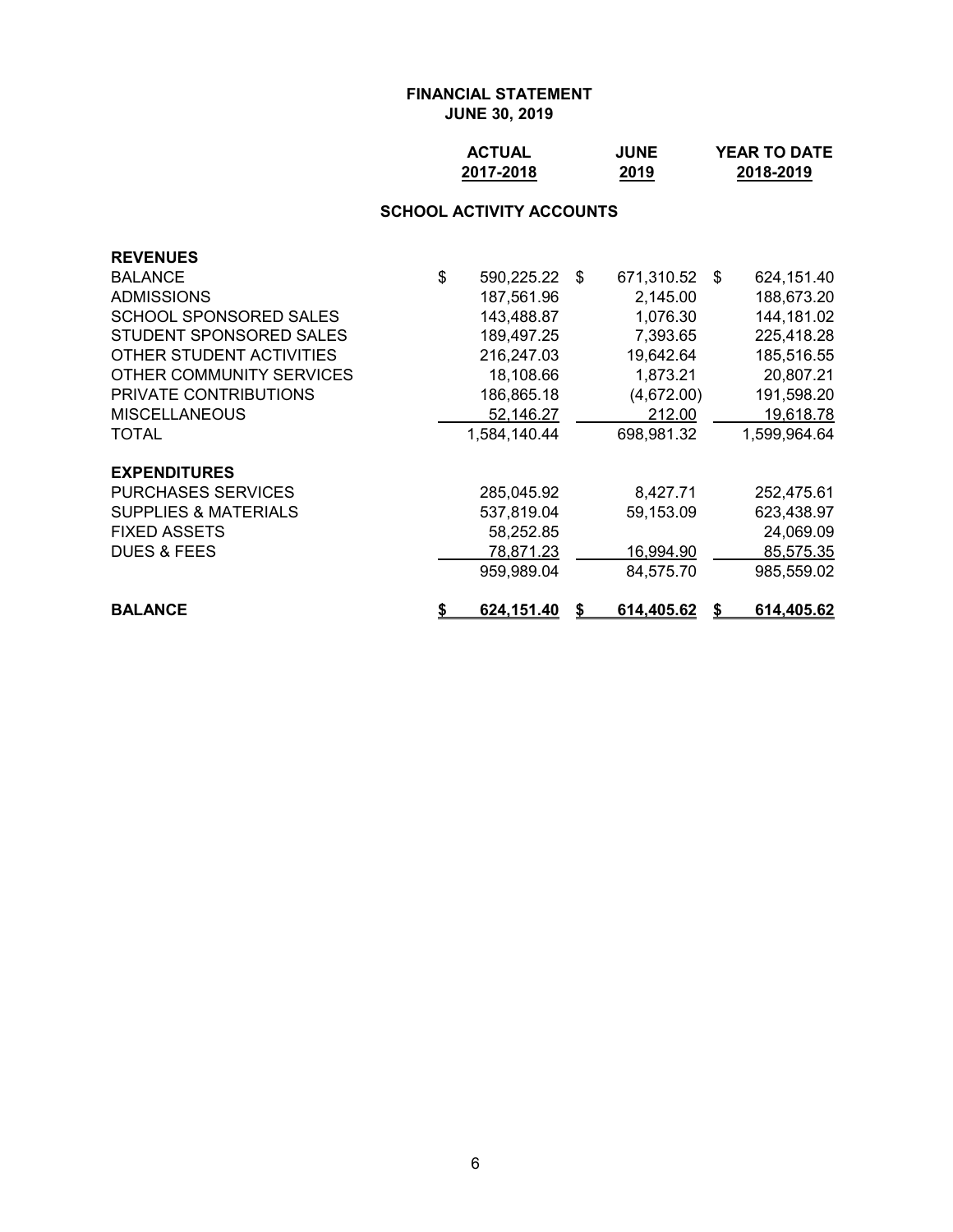### **CITIZENS BANK ACCOUNT BALANCES JUNE 30, 2019**

CHECKING ACCOUNT #0376886401 \$2,367,886.03

### **SCHEDULE OF INVESTMENTS JUNE 30, 2019**

PURCHASED CERTIFICATE OF DEPOSIT 6/04/2019 IN THE AMOUNT OF \$8,138,633.44.41 AT A RATE OF 1.31% MATURING 7/04/2019 **8.138,633.44** 

\$ 8,138,633.44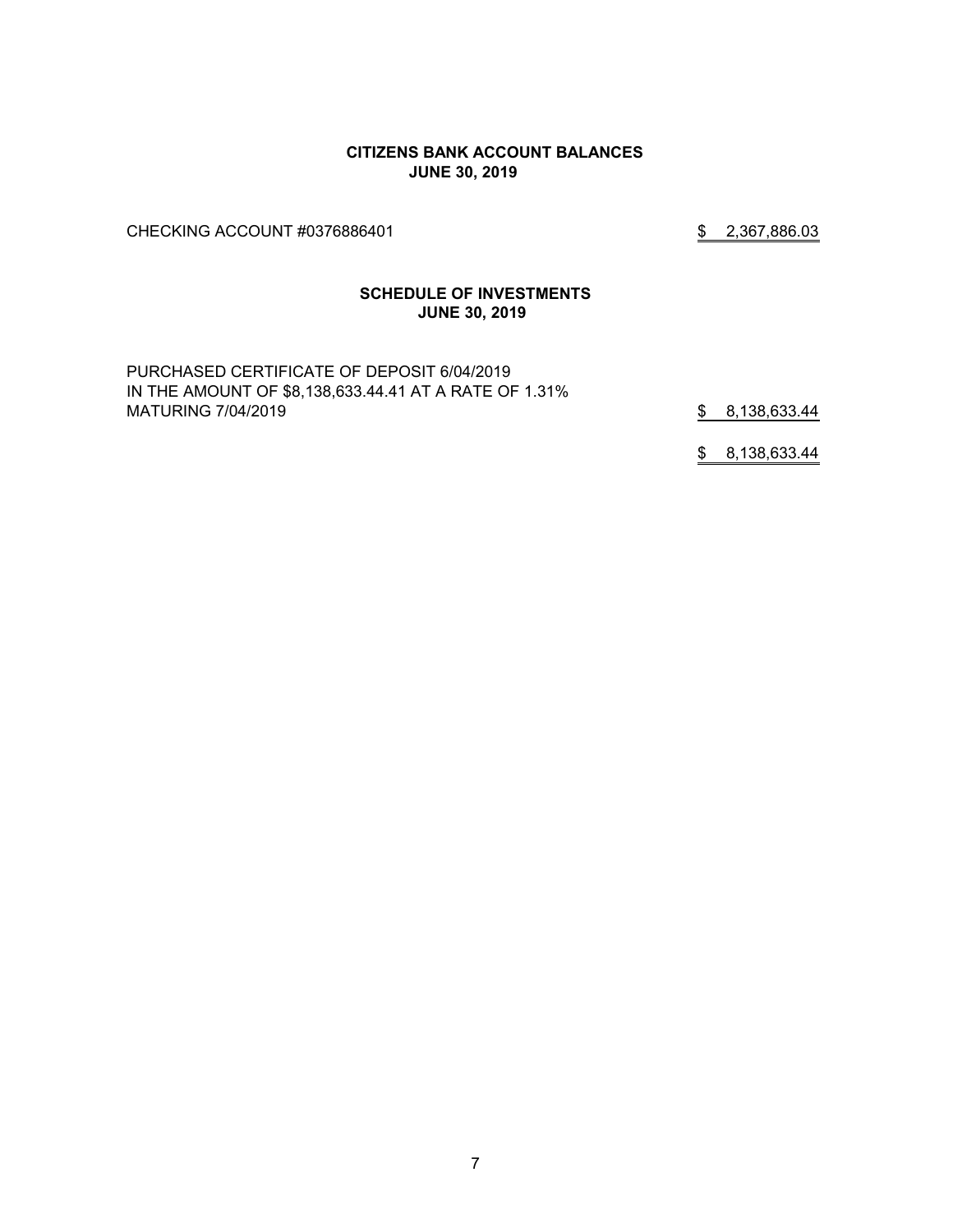# **MISCELLANEOUS INCOME ACCOUNT ANALYSIS JUNE 2019**

| <b>OPERATING FUNDS</b>                    | <b>JUNE</b>        | YEAR TO DATE |
|-------------------------------------------|--------------------|--------------|
| <b>G/T ADVANCED PLACEMENT</b>             |                    | 11,272.37    |
| <b>ISEP GRANT</b>                         |                    |              |
| <b>RISE ACADEMY</b>                       |                    |              |
| PRIVATE DONATIONS                         |                    | 250.00       |
| PRESCHOOL AFTER HOURS CARE                |                    |              |
| <b>EARLY CARE &amp; EDUCATION GRANT</b>   |                    | 1,979.56     |
| AR SCHOOL RECOGNITION                     |                    | 74,377.26    |
| GENERAL IMPROVEMENT FUND GRANT-ADULT ED   |                    |              |
| NEW CTE PROGRAM START UP GRANTS           |                    | 9,350.00     |
| FACILITIES & TRANSPORTATION REIMBURSEMENT | 10,443.21          | 39,223.83    |
| PERCENTAGE THEATER ADMISSIONS             |                    | 212.34       |
| <b>MASCOT ROYALTIES</b>                   |                    | 211.38       |
| <b>HALL OF HONOR</b>                      |                    | 960.00       |
| <b>REIMBURSEMENT FEES</b>                 |                    | 6,978.87     |
| PRIOR YEAR LUNCH CHARGES                  |                    |              |
| <b>GAME &amp; FISH GRANT</b>              |                    | 1,089.41     |
| <b>REFUND PRIOR YEAR EXPENSES</b>         | 11,598.89          | 39,867.77    |
| CAREER NEW PROGRAM START UP               |                    |              |
| EMPLOYEE JURY/SUBPOENA FEES               | 30.00              | 810.00       |
| HANNA OIL-GAS & ROYALTY                   |                    | 18.67        |
| STEPHENS PRODUCTION-GAS ROYALTIES         |                    | 120.83       |
| WAELDER OIL & GAS-GAS ROYALTIES           |                    | 15.28        |
| XTO ENERGY-GAS ROYALTY                    | 243.80             | 4,074.37     |
| SALE OF FIXED ASSETS & SUPPLIES           |                    | 35,443.18    |
| <b>REBATE</b>                             |                    | 4,887.93     |
| ATU-REIMBURSEMENT CONCURRENT CREDIT       |                    | 733,310.25   |
| <b>JATC-FEES</b>                          |                    | 1,475.00     |
| PAYROLL REIMBURSEMENT-TRANSFER            | 6,918.19           | 28,538.60    |
| FEDERAL FLOOD CONTROL                     |                    | 85.97        |
| FEDERAL MINERAL LEASE                     |                    | 6.18         |
| PROPERTY DAMAGES REIMBURSEMENTS           | 393.55             | 1,761.13     |
| <b>ETS HONORARIUM</b>                     |                    | 1,100.00     |
| <b>USAC E-RATE</b>                        |                    | 2,155.43     |
| <b>BLUEBIRD WNC445 SPECTRUM LEASE</b>     |                    |              |
| <b>PHOTOGRAPHY</b>                        |                    | 7,798.95     |
| <b>TOTAL</b>                              | \$<br>29,627.64 \$ | 1,007,374.56 |
|                                           |                    |              |